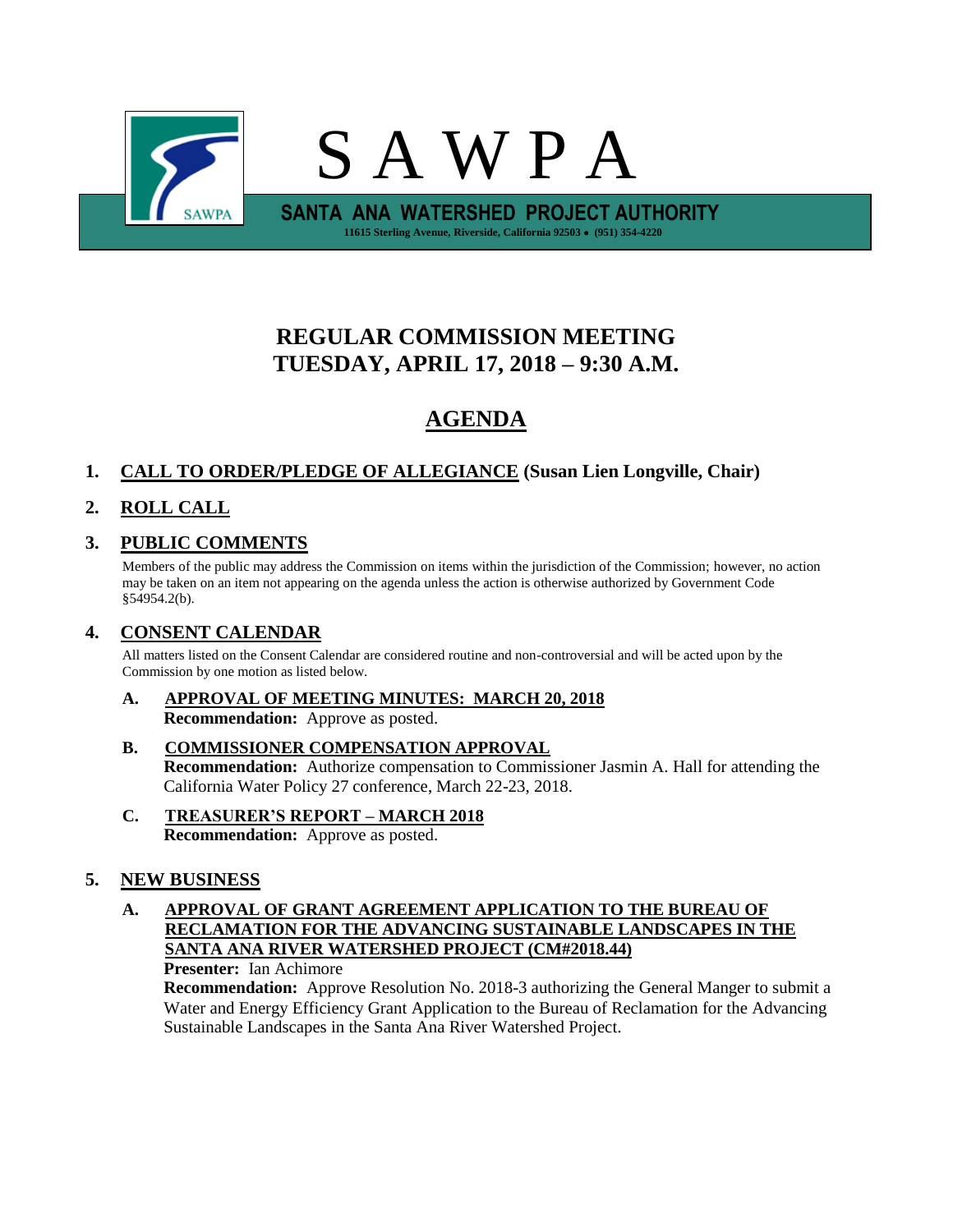### **B. 2019 OWOW CONFERENCE | WATER EDUCATION FOUNDATION AGREEMENT | SPONSORSHIPS (CM#2018.41)**

#### **Presenter:** Mark Norton

**Recommendation:** Authorize the General Manager to execute an agreement with the Water Education Foundation (WEF) to create, develop and deliver the 2019 State of the Santa Ana River Watershed Conference; and, to secure \$5,000 sponsorship payments from each member agency, payable upon proper invoice to the Water Education Foundation (WEF) by August 18, 2018, in support of the 2019 Conference.

### **C. MEMBERSHIP IN THE CA ASSOCIATION OF SANITATION AGENCIES (CASA) (CM#2018.42)**

**Presenter:** Rich Haller

**Recommendation:** Consider membership in the CA Association of Sanitation Agencies (CASA) for a pro-rated membership rate of \$2,500 through December 31, 2018 (seven months based on annual membership dues of \$4,285).

### **D. DRAFT ROUNDTABLES BROCHURE REVIEW – WOODARD & CURRAN (CM#2018.43)**

**Presenter:** Mark Norton

**Recommendation:** Provide comments regarding a draft public outreach brochure template for each of the SAWPA Roundtables.

### **E. MEMORANDUM OF UNDERSTANDING (MOU) WITH THE HOUSING AUTHORITY OF THE CITY OF RIVERSIDE (CM#2018.45)**

**Presenter:** Mike Antos

**Recommendation:** Provide direction to SAWPA staff about next steps for the proposed Memorandum of Understanding (MOU) between SAWPA and the Housing Authority of the City of Riverside.

# **6. INFORMATIONAL REPORTS**

**Recommendation:** Receive for information.

- **A. CASH TRANSACTIONS REPORT – FEBRUARY 2018 Presenter:** Karen Williams
- **B. INTER-FUND BORROWING – FEBRUARY 2018 (CM#2018.37) Presenter:** Karen Williams
- **C. PERFORMANCE INDICATORS/FINANCIAL REPORTING – FEBRUARY 2018 (CM#2018.38) Presenter:** Karen Williams
- **D. OWOW PLAN UPDATE 2018 STATUS (CM#2017.39) Presenter:** Mike Antos
- **E. GENERAL MANAGER REPORT**
- **F. SAWPA GENERAL MANAGERS MEETING NOTES** March 20, 2018 | April 10, 2018
- **G. STATE LEGISLATIVE REPORT Presenter:** Rich Haller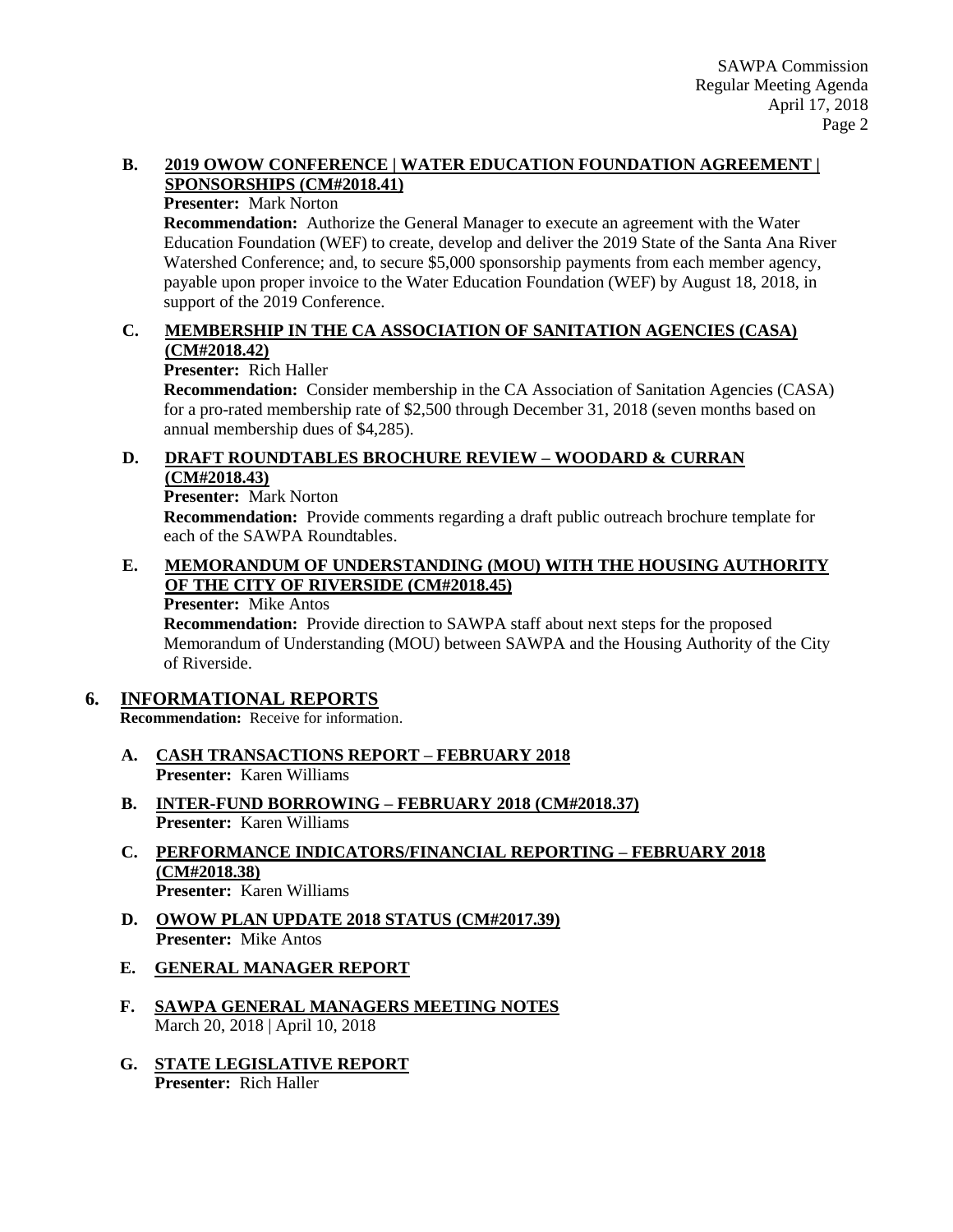SAWPA Commission Regular Meeting Agenda April 17, 2018 Page 3

#### **H. CHAIR'S COMMENTS/REPORT**

### **I. COMMISSIONERS' COMMENTS**

### **J. COMMISSIONERS' REQUEST FOR FUTURE AGENDA ITEMS**

#### **7. CLOSED SESSION**

#### **A. CONFERENCE WITH LEGAL COUNSEL – EXISTING LITIGATION PURSUANT TO GOVERNMENT CODE SECTION 54956.9(d)(1)**

Name of Case: Spiniello Companies v. Charles King Company, Inc., Santa Ana Watershed Project Authority, The Ohio Casualty Insurance Company (Superior Court of Los Angeles BC616589)

#### **B. PURSUANT TO GOVERNMENT CODE SECTION 54957.6 – CONFERENCE WITH LABOR NEGOTIATOR**

SAWPA Designated Representative: General Manager Richard E. Haller Non-Represented Employees: All SAWPA employees

### **8. ADJOURNMENT**

Americans with Disabilities Act: If you require any special disability related accommodations to participate in this meeting, please call (951) 354-4230 or email kberry@sawpa.org. Notification at least 48 hours prior to the meeting will enable staff to make reasonable arrangements to ensure accessibility for this meeting. Requests should specify the nature of the disability and the type of accommodation requested.

Materials related to an item on this agenda submitted to the Commission after distribution of the agenda packet are available for public inspection during normal business hours at the SAWPA office, 11615 Sterling Avenue, Riverside, and available a[t www.sawpa.org,](http://www.sawpa.org/) subject to staff's ability to post documents prior to the meeting.

#### **Declaration of Posting**

I, Kelly Berry, Clerk of the Board of the Santa Ana Watershed Project Authority declare that on Thursday, April 12, 2018, a copy of this agenda has been uploaded to the SAWPA website at [www.sawpa.org](http://www.sawpa.org/) and posted at the SAWPA office, 11615 Sterling Avenue, Riverside, California.

/s/

Kelly Berry, CMC

\_\_\_\_\_\_\_\_\_\_\_\_\_\_\_\_\_\_\_\_\_\_\_\_\_\_\_\_\_\_\_\_\_\_\_\_\_\_\_